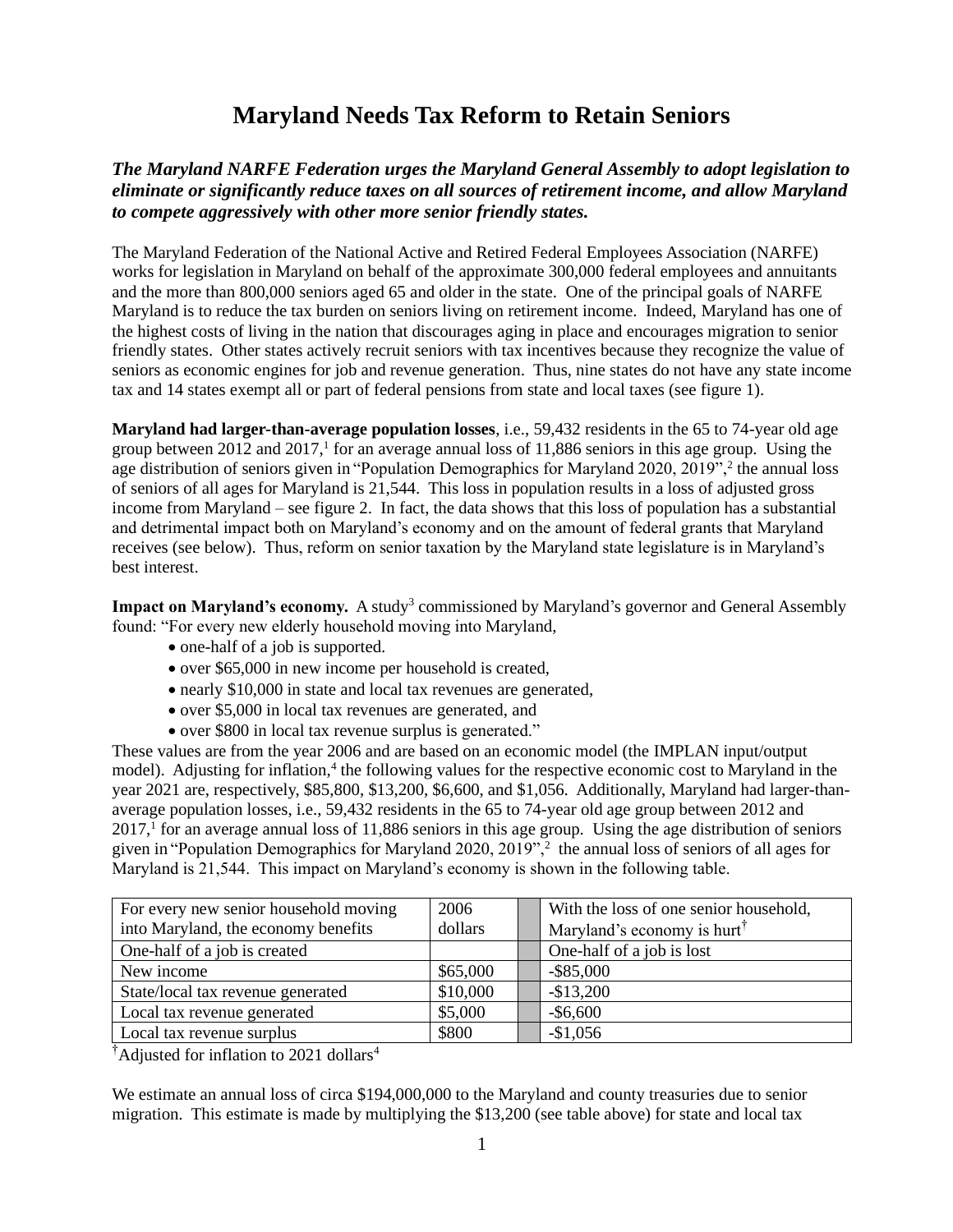revenues generated (or lost) by 21,544, the annual loss of seniors of all ages for Maryland, and then by dividing by 1.47, an estimated value<sup>5</sup> for the size of a senior household. It should be recognized that a senior who migrates from Maryland pays no taxes in Maryland and no longer contributes to its economy. Additionally, the economic impact due to loss of seniors extends to all parts of Maryland's economy. *These economic effects are cumulative.*

**Impact on federal grants.** Maryland seniors who move out of state will impact negatively the federal grant amounts for Maryland. These grants are made through block grant programs in which each state receives a set amount of money from the federal government. The amounts of the block grants can be based on per capita or on the needs of the state. This includes SNAP (Supplemental Nutrition Assistance Program) and Medicaid. A study from the George Washington University Institute of Public Policy<sup>6</sup> states: "In Fiscal Year (FY) 2017, 316 federal spending programs relied on 2010 Census-derived data to distribute \$1.504 trillion to state and local governments, nonprofits, businesses, and households across the nation. This figure accounted for 7.8 percent of Gross Domestic Product in FY2017. The bottom line: It's a lot of money, it's complicated, and it depends. In other words, census-guided spending makes up a large portion of the economy, the role of census-derived data in guiding that funding is not simple by any means, and the sensitivity of census-guided funding on state and local census accuracy differs greatly from program to program. In FY2016, Maryland received \$16,300,000,000 through federal spending programs guided by data derived from the 2010 Census."<sup>6</sup> Dividing this value by a Maryland population of 5,773,552,<sup>2</sup> one arrives at the amount of \$2,823 per person. Then, using the value of 21,554 for annual senior migration from Maryland (see above), the annual economic cost to the Maryland treasury due to loss of federal grants that are based only on population is \$61,000,000.

**Additional negative impacts.** In addition to the losses due to decreased economic activity, loss of federal grants funds, and inability to tax those who have left Maryland (this includes snowbirds), there are other negative impacts to Maryland from losing seniors to other states that are not easy to assign dollar values to, such as the following.

•Seniors leaving the state can affect the number of *representatives in Congress* which depends on the state's population.

- •Seniors are a major source of *volunteer efforts* which enhance the quality of life in Maryland.
- •Seniors do not have *children in school*.
- •*Seniors vote at a very high rate.*

### **What Needs To Be Done To Reverse this Trend**

*The Maryland NARFE Federation urges the Maryland General Assembly to adopt legislation to eliminate or significantly reduce taxes on all sources of retirement income, and allow Maryland to compete aggressively with other more senior friendly states.* 

**Please contact your elected officials about tax reform for seniors. You can find your elected officials and contact information at**: <http://mgaleg.maryland.gov/mgawebsite/Members/District>

For questions or further information: Paul Schwartz, Chair Bob Goldberg State Legislative Committee State Legislative Committee Phone: 240-838-2200 Phone: 301-540-2915<br>
E-mail address: schwartzpaul02@gmail.com E-mail: goldbergrn@gmail.com E-mail address: [schwartzpaul02@gmail.com](mailto:schwartzpaul02@gmail.com)

#### References:

1. James Palma, *A Review of Migration Trends in Maryland*, Maryland Department of Commerce, Baltimore, Maryland (2018).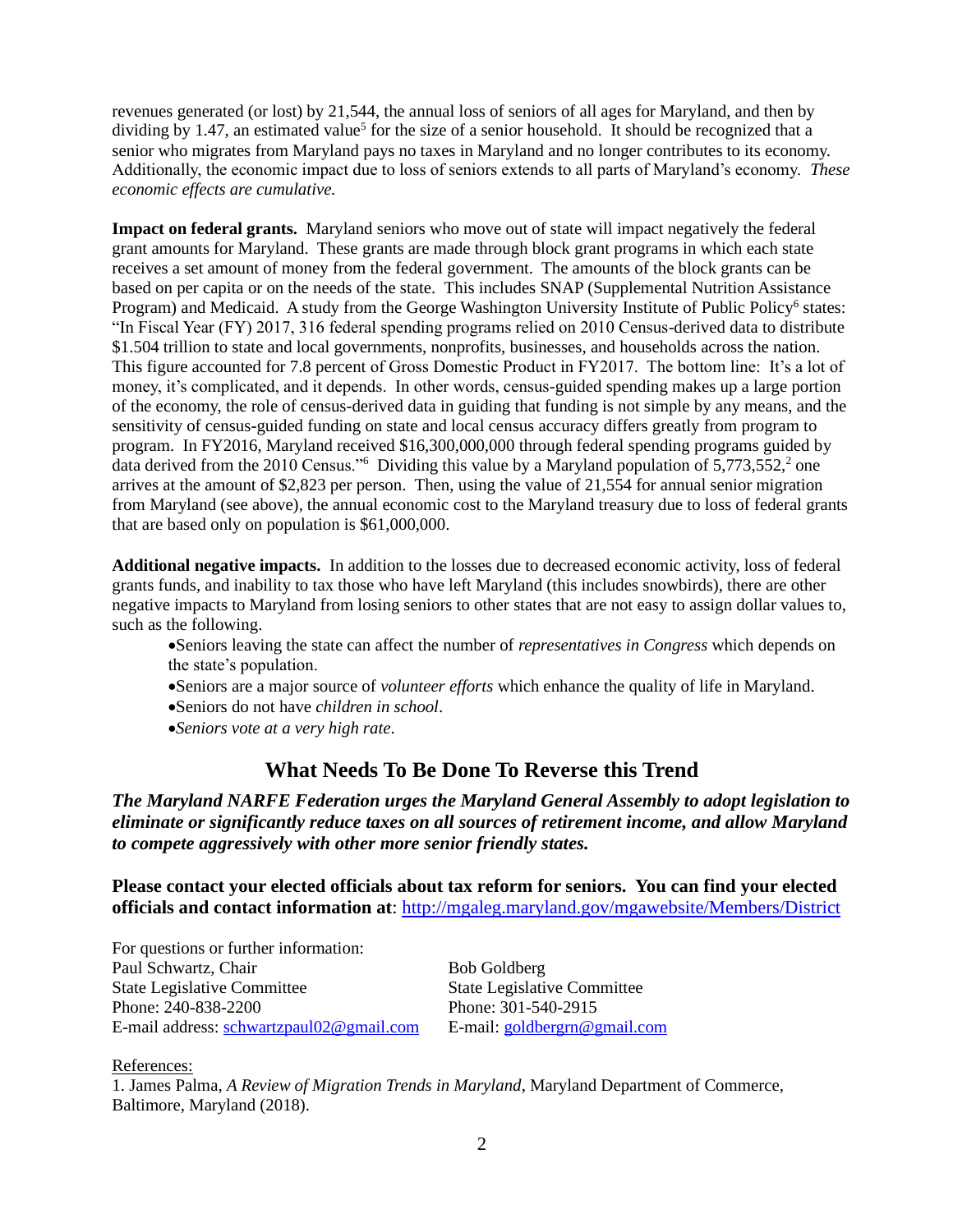2. Population Demographics for Maryland 2020, 2019, [https://suburbanstats.org/population/how-many](https://suburbanstats.org/population/how-many-people-live-in-maryland)[people-live-in-maryland.](https://suburbanstats.org/population/how-many-people-live-in-maryland)

3. *The dynamics of elderly and retiree migration into and out of Maryland task force report* – *A Report to Governor Robert L. Ehrlich, Jr. and the Maryland General Assembly (2006).*

4. [https://www.inflationtool.com/us-dollar/2006-to-present-value.](https://www.inflationtool.com/us-dollar/2006-to-present-value)

5. [https://www.jchs.harvard.edu/blog/the-number-of-people-living-alone-in-their-80s-and-90s-is-set-to-](https://www.jchs.harvard.edu/blog/the-number-of-people-living-alone-in-their-80s-and-90s-is-set-to-soar)

[soar.](https://www.jchs.harvard.edu/blog/the-number-of-people-living-alone-in-their-80s-and-90s-is-set-to-soar) The value 1.47 is estimated from the data given in this report.

6. George Washington University Institute of Public Policy, [https://gwipp.gwu.edu/counting-dollars-2020](https://gwipp.gwu.edu/counting-dollars-2020-role-decennial-census-geographic-distribution-federal-funds) [role-decennial-census-geographic-distribution-federal-funds.](https://gwipp.gwu.edu/counting-dollars-2020-role-decennial-census-geographic-distribution-federal-funds)



Figure 1. State taxation of retirement income. Source: National Active and Retired Federal Employees Association magazine, April 2021.